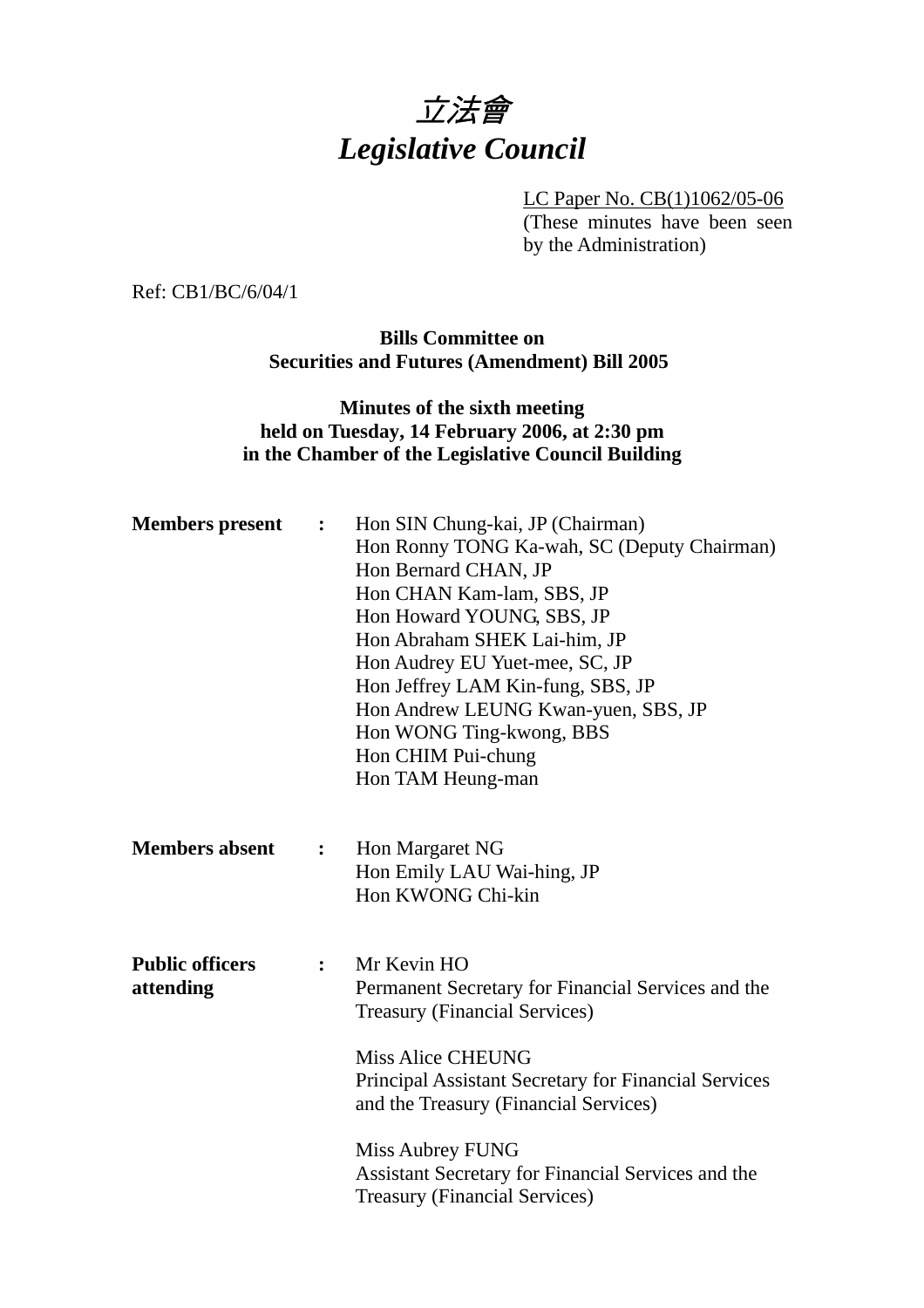# Mr W L CHEUNG Senior Assistant Law Draftsman (Acting) Department of Justice

| <b>Attendance by</b><br>invitation |                | <b>Securities and Futures Commission</b>                |
|------------------------------------|----------------|---------------------------------------------------------|
|                                    |                | Mr Martin WHEATLEY<br>Chairman                          |
|                                    |                | Miss Doris PAK<br><b>Commission Secretary</b>           |
|                                    |                | Mr Christopher CHENG<br><b>Non-Executive Director</b>   |
|                                    |                | <b>Hong Kong Society of Financial Analysts Limited</b>  |
|                                    |                | Mr Karl LUNG<br>President                               |
|                                    |                | Mr James SOUTAR<br>Director                             |
|                                    |                | Hong Kong Securities & Futures Industry Staff<br>Union  |
|                                    |                | Mr WONG Kwok-on<br>Chairman                             |
|                                    |                | Mr Roger LEUNG Sung-yeung<br>Vice Chairman              |
| <b>Clerk in attendance</b>         |                | <b>Miss Polly YEUNG</b><br>Chief Council Secretary (1)3 |
| <b>Staff in attendance</b>         | $\ddot{\cdot}$ | Mr KAU Kin-wah<br>Assistant Legal Adviser 6             |
|                                    |                | Ms Rosalind MA<br>Senior Council Secretary (1)8         |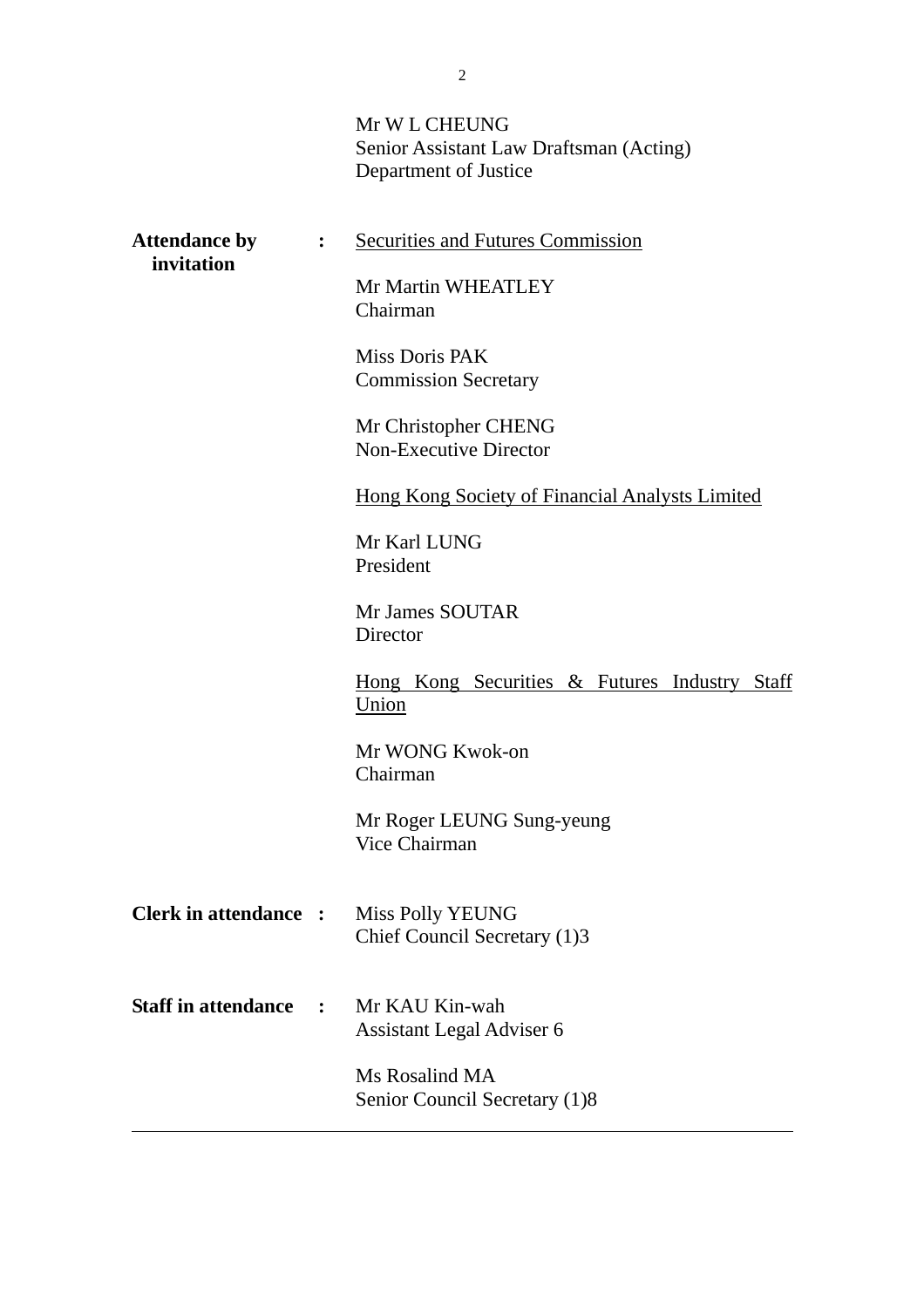| Meeting with the Administration and deputations             |                                                                                                                                                         |  |  |  |  |
|-------------------------------------------------------------|---------------------------------------------------------------------------------------------------------------------------------------------------------|--|--|--|--|
| Follow-up to previous meetings                              |                                                                                                                                                         |  |  |  |  |
| Issues arising from the meeting held on 5 July 2005<br>(a)  |                                                                                                                                                         |  |  |  |  |
| (LC Paper No. CB(1)800/05-06(01)                            | - Administration's response<br>to<br>the issues raised at the meeting<br>on 5 July 2005                                                                 |  |  |  |  |
| LC Paper No. $CB(1)2376/04-05(01)$                          | - Press release of appointment of<br>the Chairman of the Securities<br>and Futures Commission on 30<br>September 2005                                   |  |  |  |  |
| LC Paper No. CB(1)1997/04-05(01)                            | - Speaking note of Mr Andrew L<br>SHENG,<br>Chairman,<br>T<br>Securities<br>and<br>Futures<br>Commission for the meeting on<br>5 July 2005)             |  |  |  |  |
| Issues arising from the meeting held on 10 June 2005<br>(b) |                                                                                                                                                         |  |  |  |  |
| (LC Paper No. $CB(1)1927/04-05(01)$                         | - Administration's response<br>to<br>the issues raised at the meeting<br>on 10 June 2005                                                                |  |  |  |  |
| LC Paper No. $CB(1)1955/04-05(01)$                          | - Letter dated 16 June 2005 from<br>the Administration to Chairman<br>of SFC)                                                                           |  |  |  |  |
| LC Paper No. $CB(1)1927/04-05(02)$                          | - SFC's response<br>the<br>to<br>Administration's<br>request<br>in<br><b>June 2005</b>                                                                  |  |  |  |  |
| LC Paper No. $CB(1)1745/04-05(03)$                          | - Letter dated 7 June 2005 from<br>the Administration to Chairman<br>of the Securities and Futures<br>Commission (SFC)                                  |  |  |  |  |
| B to LC<br>Paper<br>No.<br>Annex<br>$CB(1)1735/04-05(01)$   | - Powers, functions and duties to<br>be exercised by the Chairman<br>of the SFC under the Securities<br>Ordinance<br>and<br><b>Futures</b><br>(Cap.571) |  |  |  |  |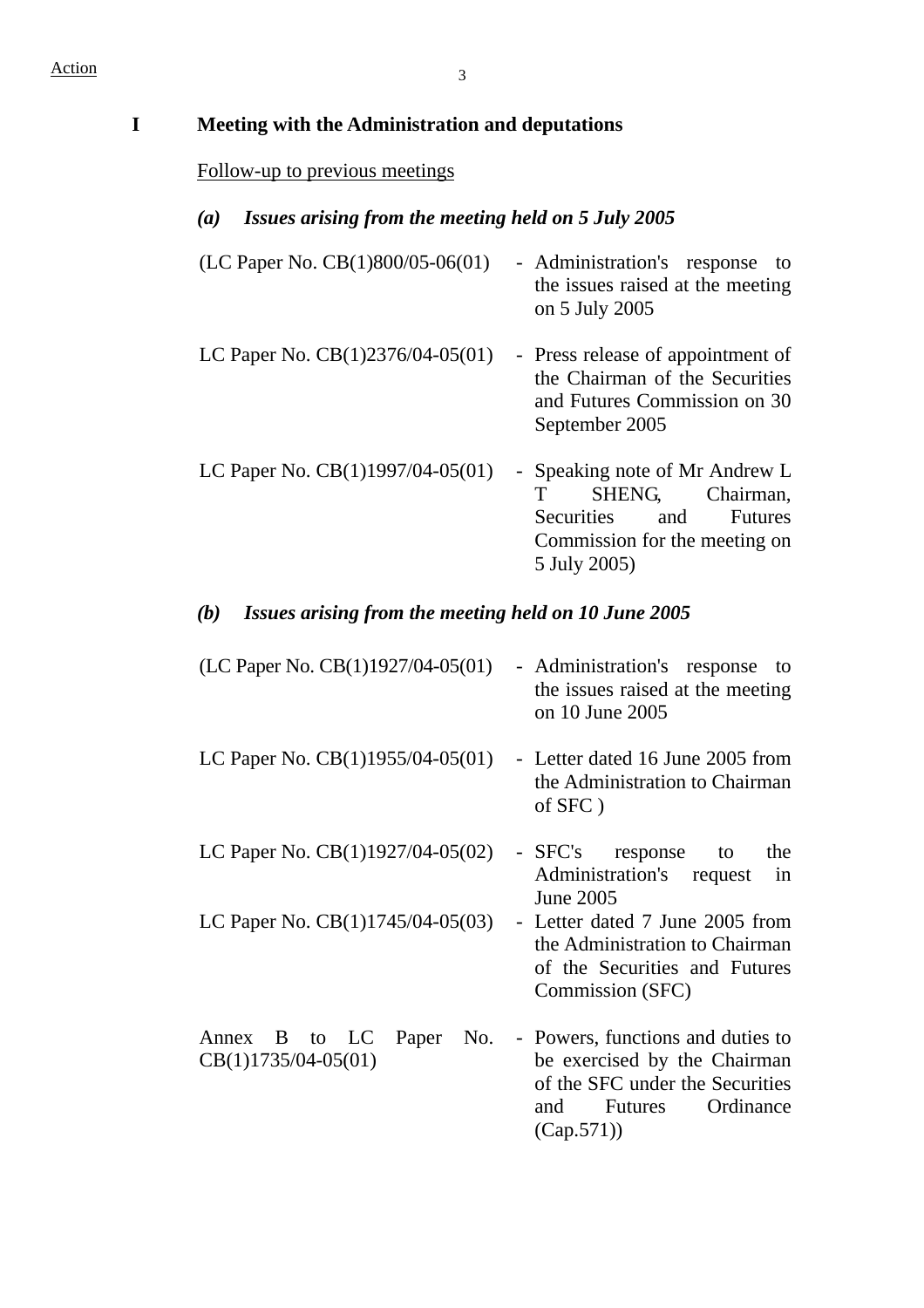| <b>Reference to overseas models</b><br>(c) |                                                                                                                                                                                                                                                     |
|--------------------------------------------|-----------------------------------------------------------------------------------------------------------------------------------------------------------------------------------------------------------------------------------------------------|
| (LC Paper No. $CB(1)1927/04-05(03)$        | - Information note<br><sub>on</sub><br>of<br>"Governance structures"<br>overseas securities regulators"<br>provided by SFC                                                                                                                          |
| LC Paper No. CB(1)1930/04-05               | - Paper for the meeting on 5 July<br>2005 prepared by<br>the<br>Secretariat                                                                                                                                                                         |
| LC Paper No. LS78/04-05                    | - Paper on "Observations on the<br>United Kingdom legislation in<br>respect of the separation of the<br>roles of the Chairman and<br>Chief Executive of<br>the<br>Financial Services Authority<br>(FSA)" prepared by the Legal<br>Service Division) |

1. The Bills Committee deliberated (Index of proceedings attached at Appendix).

## Proposed amendment to existing section 11(1) of the Securities and Futures Ordinance (Cap. 571) (SFO)

2. Some members recapped the view expressed by some members of the former Bills Committee on the Securities and Futures Bill that section 11(1) of SFO, which provided the Chief Executive (CE) with the power to give written directions to the Securities and Futures Commission (SFC), might compromise the independence of SFC. Members nevertheless noted the Administration's view that section 11(1) would not be invoked lightly and would only be resorted to under very exceptional circumstances. On the Administration's proposal to amend section 11(1) of SFO to require CE to consult the Chief Executive Officer (CEO) instead of the Chairman before giving written directions to SFC, some members expressed the following concerns:

(a) As the future non-executive Chairman of SFC would be the head of the Commission and responsible for the overall policies and directions of SFC, there was no reason why the consultation requirement would be relegated to the level of the CEO instead of the Chairman as currently provided in SFO. As the written direction would likely concern matters of great importance, the consultation requirement might even need to be further strengthened by requiring CE to consult both the Chairman and the CEO before giving written directions to SFC.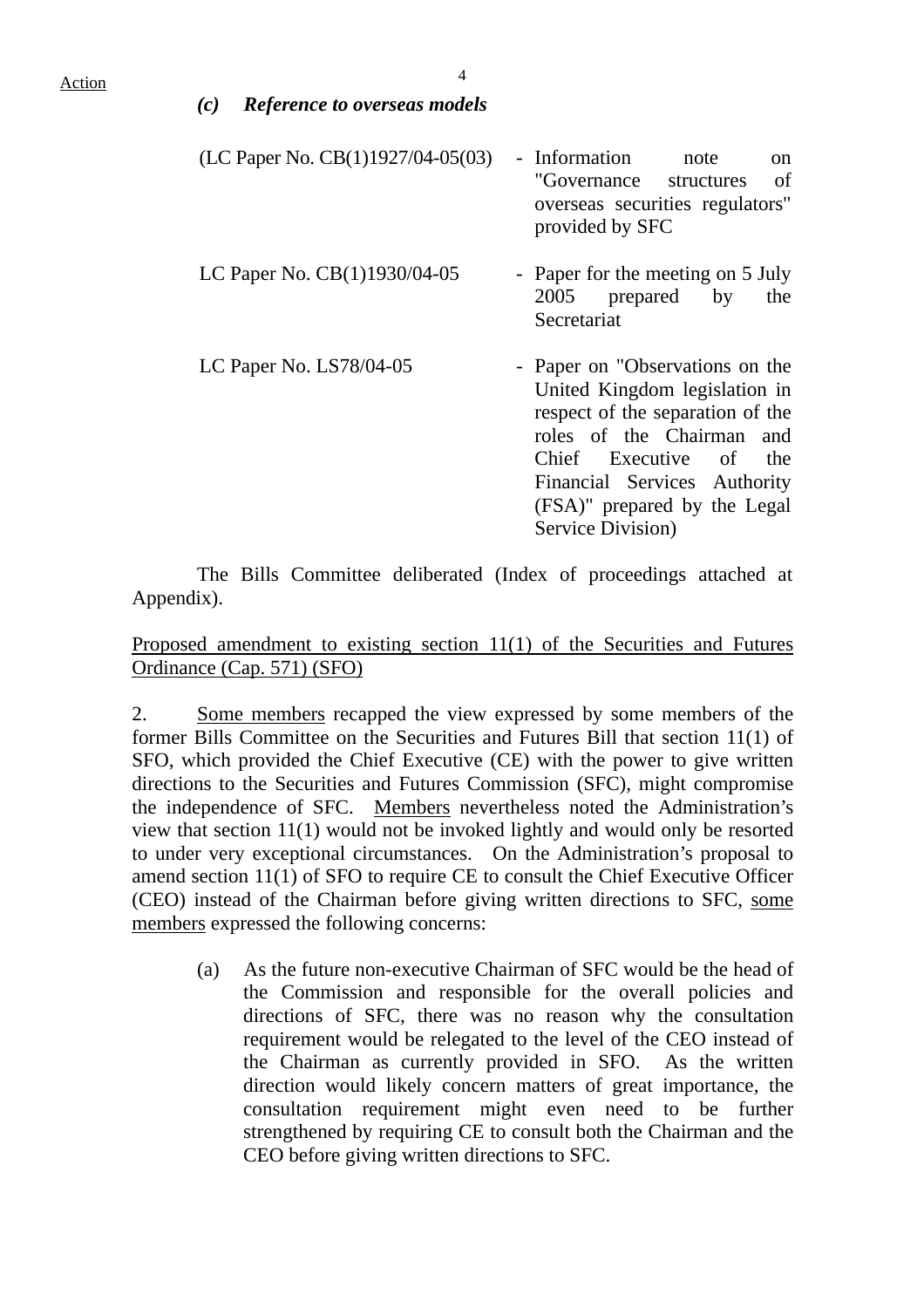Action 5

(b) To ensure adequate checks and balances on the power of CE to give written directions under section 11(1) of SFO, it might be necessary for CE to consult the Commission as a whole, for example, through special meetings convened for the purpose and such requirement should be stipulated in the legislation.

3. The Administration informed members that the aforesaid amendment to section 11(1) of SFO had in fact been proposed by SFC. SFC held the view that the CEO should act as the channel for consultation as the CEO would understand best the operation of SFC and be in the best position to advise CE on what was achievable as to the subject of the written directions, particularly in an emergency situation. Nevertheless, the Administration agreed to consider members' views in conjunction with SFC.

Admin

Admin

Admin

# Measures to safeguard independence of the non-executive SFC Chairman

# *Safeguards against conflict of interests*

4. Noting that the role of the SFC Chairman would be changed under the split model, some members reiterated their concern about whether there would be adequate safeguards against any real or perceived conflict of interests between the roles and responsibilities of the future Chairman and his other employment/connections with listed or private companies. In this connection, the Administration was requested to provide a paper setting out in a comprehensive manner all the existing and additional safeguards against conflict of interests applicable to the future non-executive Chairman, including statutory safeguards, SFC's internal Code of Conduct and other relevant administrative measures. The Administration was also requested to confirm whether the existing and additional requirements were considered adequate to safeguard against any real/perceived conflict of interests on the part of the future non-executive Chairman.

*Remuneration* 

5. In determining the level of remuneration for the future non-executive Chairman, the Administration was asked to take into account the views of some members and deputations on the importance of providing a reasonable level of remuneration, not a token remuneration, commensurate with the level of responsibility of the post so as to secure a competent and qualified candidate for the post. In this connection, some members considered the level of remuneration currently proposed by the Administration for the SFC Chairman post (amounting to some \$700,000 per annum), which was three times the remuneration of a Non-executive Director (NED) of SFC, to be on the low side. Some members suggested the Administration to re-consider its proposal with reference to the remuneration package for overseas regulators such as the Financial Services Authority (FSA) of the United Kingdom.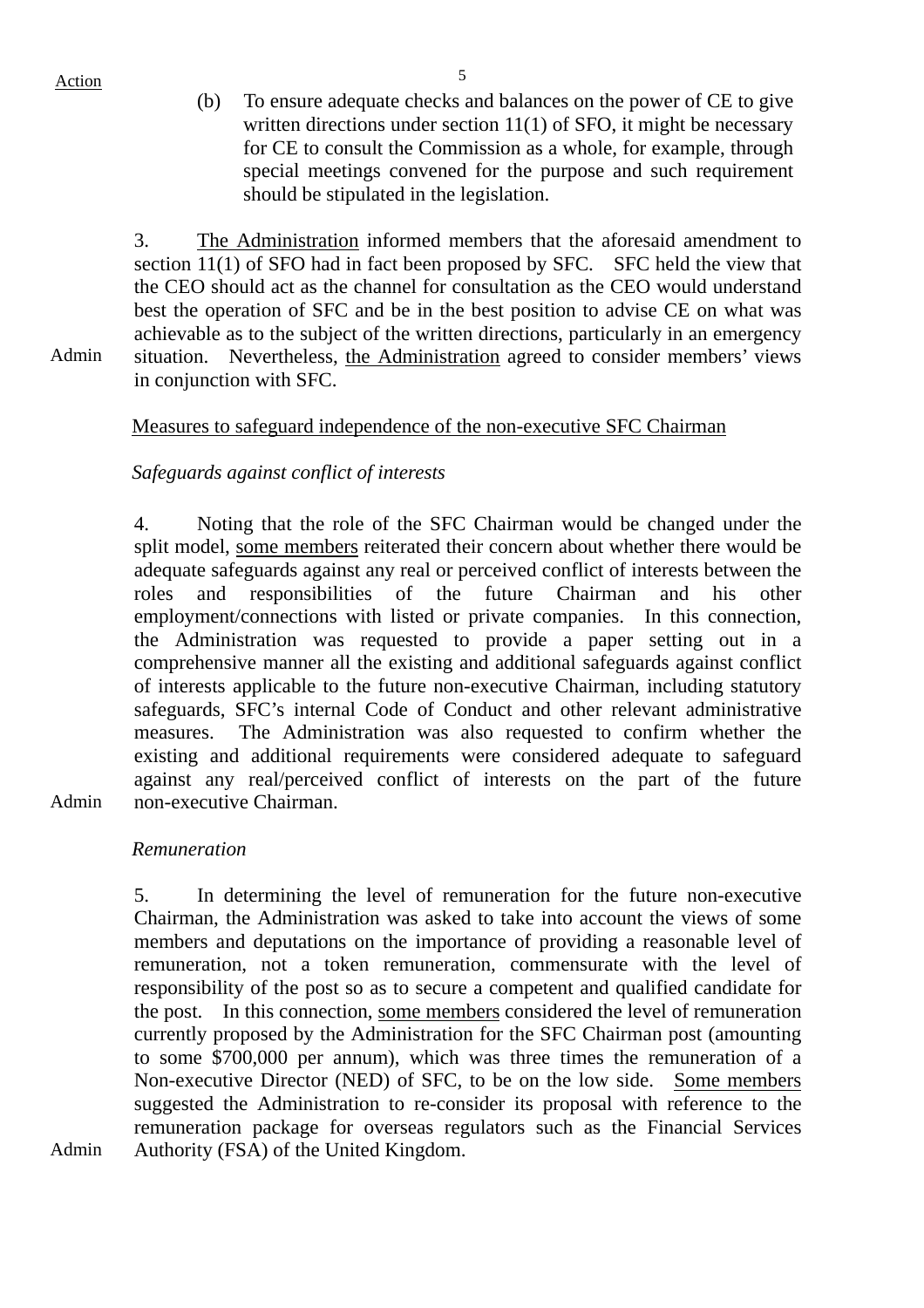Action 6

#### Arrangement for future meetings

### *Date of the next meeting*

6. Members agreed that the next meeting of the Bills Committee would be held on Wednesday, 22 March 2006, at 8:30 am. The Chairman said that the Bills Committee would commence clause-by-clause examination of the Bill at the next meeting.

## *Attendance of deputations*

7. The Chairman thanked the representatives of the two deputations for their participation and input to the Bills Committee. Regarding their attendance or otherwise at future meetings, the Chairman suggested that subject to any contrary view members might have, deputations would be welcomed to observe proceedings of the meetings in the public gallery and/or provide further written submissions to the Bills Committee, if they so wished. The Bills Committee would extend invitation to deputations to attend future meetings again, if necessary. Members agreed with the above arrangements.

### **II Any other business**

8. There being no other business, the meeting ended at 3:55 pm.

Council Business Division 1 Legislative Council Secretariat 10 March 2006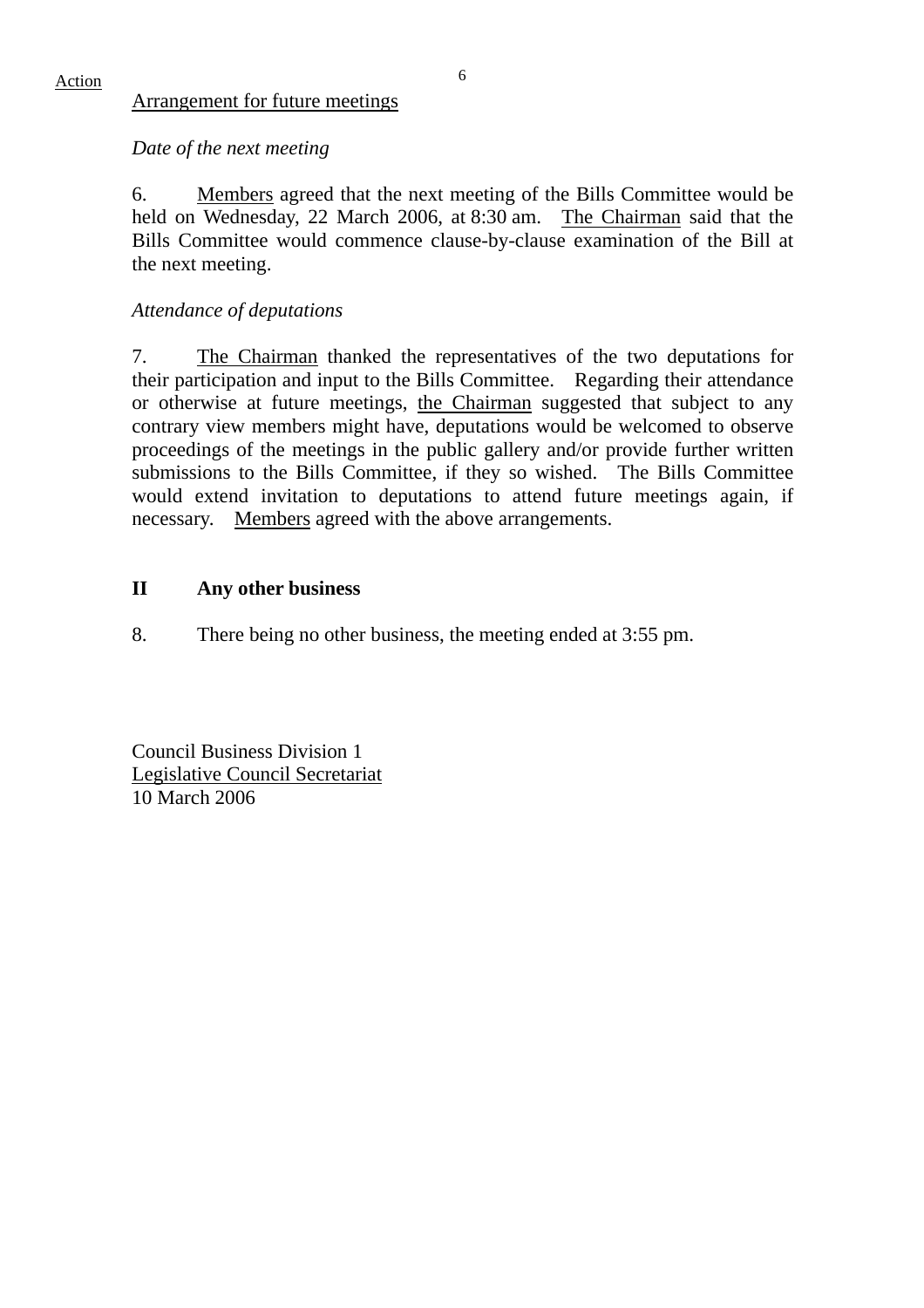## **Proceedings of the sixth meeting of the Bills Committee on Securities and Futures (Amendment) Bill 2005 on Tuesday, 14 February 2006, at 2:30 pm in the Chamber of the Legislative Council Building**

| <b>Time</b><br><b>Marker</b> | <b>Speaker</b>                                            | Subject(s)                                                                                                                                                                                                                                                                                                                                                                                                                                                                                                                              | <b>Action</b><br><b>Required</b> |
|------------------------------|-----------------------------------------------------------|-----------------------------------------------------------------------------------------------------------------------------------------------------------------------------------------------------------------------------------------------------------------------------------------------------------------------------------------------------------------------------------------------------------------------------------------------------------------------------------------------------------------------------------------|----------------------------------|
| $000000 - 000233$            | Chairman                                                  | (a) Confirmation of minutes                                                                                                                                                                                                                                                                                                                                                                                                                                                                                                             |                                  |
|                              |                                                           | (b) Introductory and<br>welcoming<br>remarks                                                                                                                                                                                                                                                                                                                                                                                                                                                                                            |                                  |
| $000234 - 000448$            | Chairman<br>Mr Abraham SHEK                               | The Chairman advised members that<br>he and Ms Emily LAU had an<br>informal meeting with Mr John<br>TINER, the Chief Executive of FSA<br>on 2 February 2006. In brief, Mr<br>shared<br>the<br>TINER<br>operational<br>experience of FSA under the split<br>model and advised that members of<br>the FSA Board generally were of the<br>view that the splitting arrangement<br>was effective. (The note of the<br>informal meeting were circulated to<br>members<br>vide LC<br>Paper No.<br>$CB(1)911/05-06(01)$ on 15 February<br>2006) |                                  |
| 000449 - 001104              | Chairman<br>Administration                                | The Administration's briefing on its<br>paper on "Division of responsibilities<br>between the Chairman and the Chief<br>Executive Officer of the Securities<br>and Futures Commission" (LC Paper<br>No. $CB(1)800/05-06(01)$ ).                                                                                                                                                                                                                                                                                                         |                                  |
| $001105 - 002258$            | Chairman<br>Mr Ronny TONG<br>Administration<br><b>SFC</b> | The Administration's elaboration<br>(a)<br>on the proposed amendments to<br>the Bill in respect of five of the<br>eight<br>statutory<br>functions<br>currently assigned to the SFC<br>Chairman in SFO (A list of the<br>eight statutory functions was in<br>Annex C to LC Paper No.<br>$CB(1)800/05-06(01)).$<br>Mr Ronny<br>TONG's<br>(b)<br>query<br>why the division of roles and<br>responsibilities of the Chairman<br>and the CEO could not be<br>stipulated in the legislation.                                                  |                                  |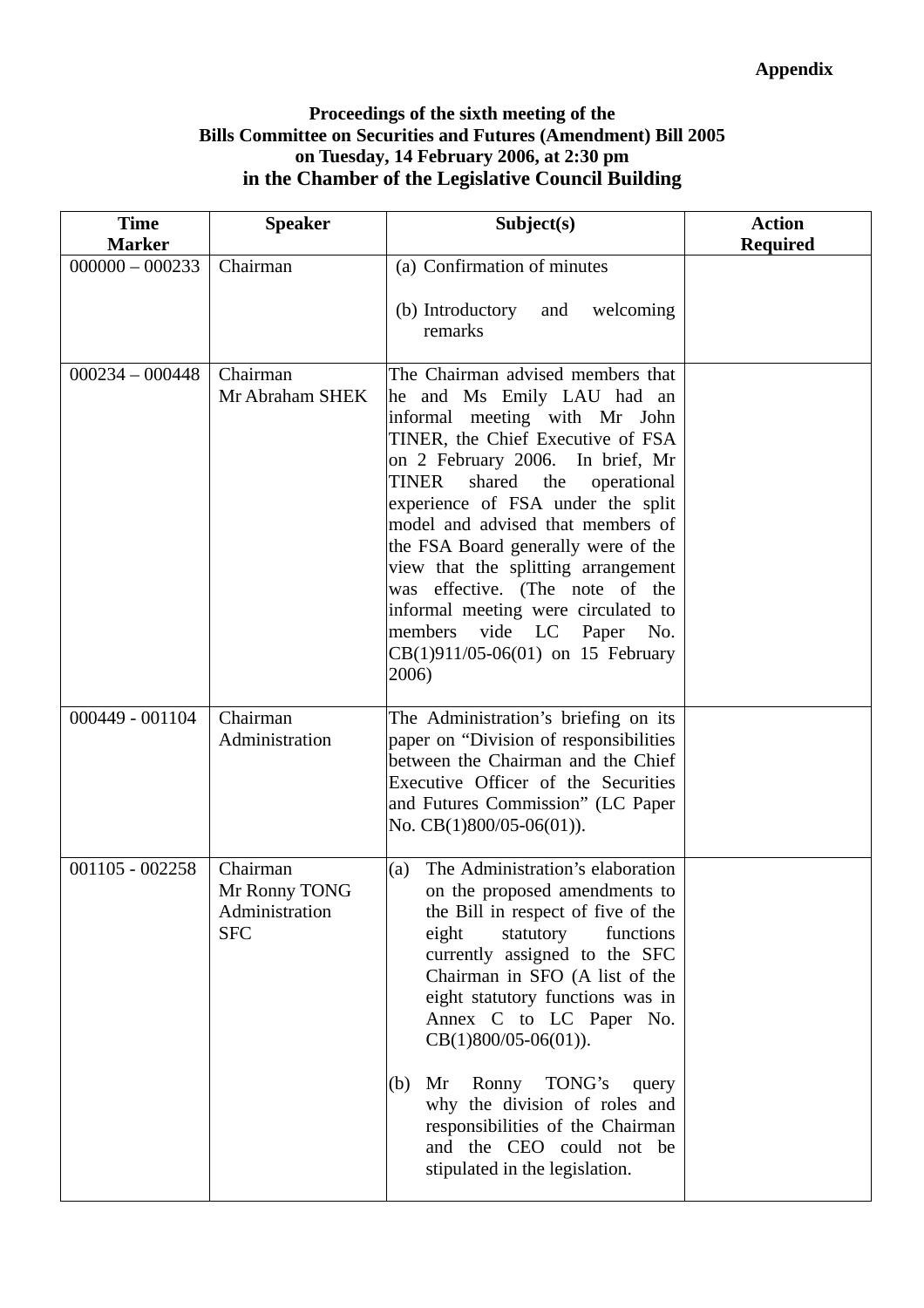| <b>Time</b><br><b>Marker</b> | <b>Speaker</b>                                           | Subject(s)                                                                                                                                                                                                                                                                                                                                                                                                                                                                                                                                                                                                                                            | <b>Action</b><br><b>Required</b>                                                                           |
|------------------------------|----------------------------------------------------------|-------------------------------------------------------------------------------------------------------------------------------------------------------------------------------------------------------------------------------------------------------------------------------------------------------------------------------------------------------------------------------------------------------------------------------------------------------------------------------------------------------------------------------------------------------------------------------------------------------------------------------------------------------|------------------------------------------------------------------------------------------------------------|
|                              |                                                          | SFC's explanation that as duties<br>(c)<br>responsibilities<br>and<br>would<br>evolve over time, members of<br>the SFC Board considered that<br>flexibility should be provided for<br>the Board to fine-tune and adjust<br>the delineation of roles and<br>responsibilities<br>between<br>the<br>Chairman and the CEO in the<br>light of the operational needs of<br>SFC.                                                                                                                                                                                                                                                                             |                                                                                                            |
| 002257 - 004911              | Ms Audrey EU<br>Administration<br>Chairman<br><b>SFC</b> | The concern shared<br>by Ms<br>(a)<br>Audrey EU and the Chairman<br>that section $11(1)$ of SFO, which<br>provided CE with the power to<br>give written directions to SFC,<br>might<br>compromise<br>the<br>independence of SFC.                                                                                                                                                                                                                                                                                                                                                                                                                      |                                                                                                            |
|                              |                                                          | Ms Audrey EU's view that as the<br>(b)<br>head of SFC, the Chairman<br>should also be consulted before<br>CE gave any written directions<br>to SFC under section $11(1)$ of<br>SFO.<br>Ms EU doubted<br>the<br>propriety of relegating<br>the<br>consultation requirement to the<br>level of CEO under the split<br>model, contrary to the existing<br>requirement on CE to consult the<br>SFC Chairman.<br>She opined<br>strengthen<br>that<br>the<br>to<br>consultation<br>requirement,<br>amendments should be made to<br>section $11(1)$ to require CE to<br>consult both the Chairman and<br>the CEO before giving written<br>directions to SFC. | Administration<br>The<br>take<br>follow-up<br>to<br>action as required in<br>paragraph 3 of the<br>minutes |
|                              |                                                          | The<br>Administration's<br>(c)<br>explanation that section 11 of<br>SFO conferred a reserve power<br>on the Government to implement<br>necessary remedial measures<br>under the most pressing and<br>extreme circumstances.<br>The<br>Administration concurred with<br>SFC's suggestion that the future<br>CEO should act as the channel                                                                                                                                                                                                                                                                                                              |                                                                                                            |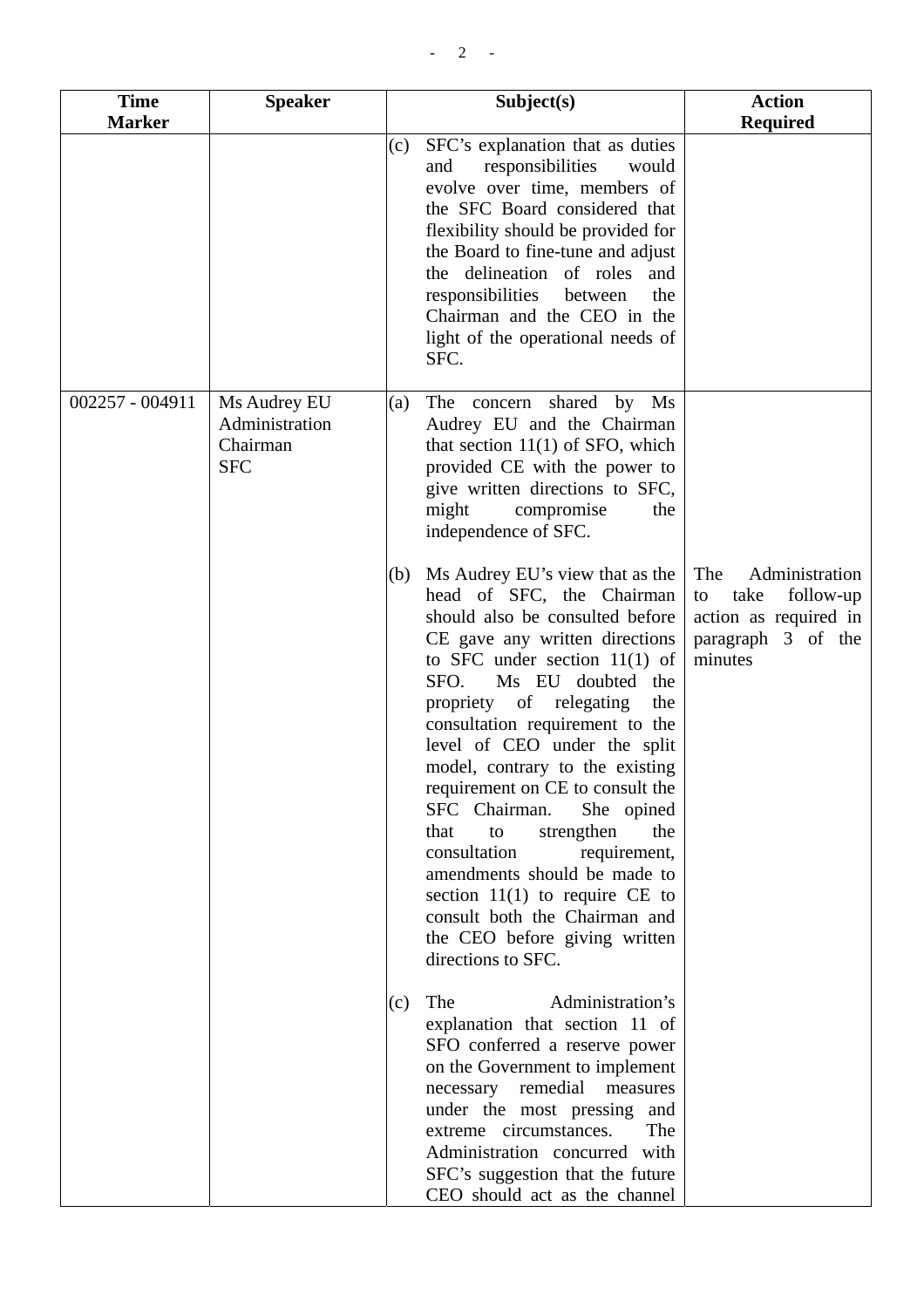| <b>Time</b><br><b>Marker</b> | <b>Speaker</b>                                              | Subject(s)                                                                                                                                                                                                                                                                                                                                                                                                                                                                                                                                                          | <b>Action</b><br><b>Required</b>                                                                           |
|------------------------------|-------------------------------------------------------------|---------------------------------------------------------------------------------------------------------------------------------------------------------------------------------------------------------------------------------------------------------------------------------------------------------------------------------------------------------------------------------------------------------------------------------------------------------------------------------------------------------------------------------------------------------------------|------------------------------------------------------------------------------------------------------------|
|                              |                                                             | for consultation as the CEO<br>best<br>would<br>understand<br>the<br>operation of SFC and be in the<br>best position to advise CE on<br>what was achievable as to the<br>subject of written directions. It<br>was expected that the CEO<br>would<br>also<br>consult<br>the<br>Chairman, and if necessary, other<br>executive directors and NEDs of<br>SFC before tendering advice to<br>CE.                                                                                                                                                                         |                                                                                                            |
|                              |                                                             | Ms Audrey EU's concern about<br>(d)<br>the impact of the splitting<br>arrangement on the international<br>status of SFC.                                                                                                                                                                                                                                                                                                                                                                                                                                            |                                                                                                            |
|                              |                                                             | The Administration's advice that<br>(e)<br>the splitting proposal would not<br>have any adverse impact on the<br>international standing of SFC.                                                                                                                                                                                                                                                                                                                                                                                                                     |                                                                                                            |
|                              |                                                             | The advice of the Administration<br>(f)<br>and SFC that in respect of the<br>of<br>participation<br>securities<br>regulators in the International<br>Organization<br>of<br>Securities<br>Commissions (IOSCO), it would<br>be up to individual regulators to<br>decide on the level of their<br>representation at meetings of the<br><b>IOSCO</b><br>and<br>its<br>Technical<br>Committee.<br>There<br>were no<br>rules<br>firm<br>whether<br>to<br>as<br>participation<br>limited<br>to<br>was<br>executive<br>non-executive<br><b>or</b><br>chairmen or directors. |                                                                                                            |
| 004912 - 005613              | Mr Ronny TONG<br>Administration<br>Chairman<br>Ms Audrey EU | Mr Ronny TONG's view that<br>(a)<br>given the likely significance of<br>the written directions to be given<br>by CE under section $11(1)$ SFO,<br>there should be adequate checks<br>and balances on such power of<br>CE. He opined that CE should<br>be required to consult SFC as a<br>whole, for example, through<br>special meetings convened for<br>the purpose, and that such                                                                                                                                                                                 | Administration<br>The<br>follow-up<br>take<br>to<br>action as required in<br>paragraph 3 of the<br>minutes |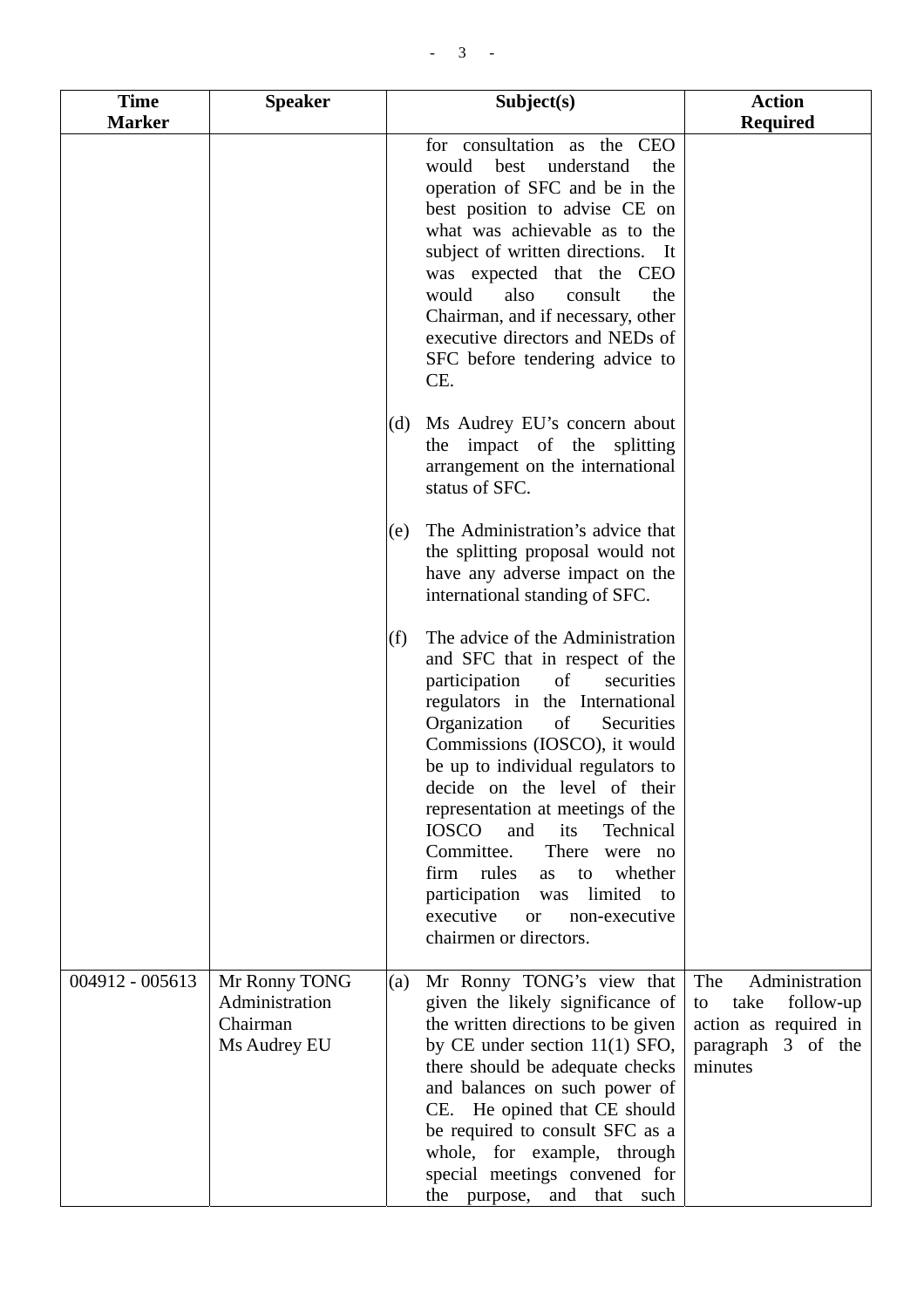| <b>Time</b><br><b>Marker</b> | <b>Speaker</b>                                                                                                                                                                                         |                          | Subject(s)                                                                                                                                                                                                                                                                                                                                                                                                                                                                                                                                                                                                                                                                                      | <b>Action</b><br><b>Required</b>                                                                                                                      |
|------------------------------|--------------------------------------------------------------------------------------------------------------------------------------------------------------------------------------------------------|--------------------------|-------------------------------------------------------------------------------------------------------------------------------------------------------------------------------------------------------------------------------------------------------------------------------------------------------------------------------------------------------------------------------------------------------------------------------------------------------------------------------------------------------------------------------------------------------------------------------------------------------------------------------------------------------------------------------------------------|-------------------------------------------------------------------------------------------------------------------------------------------------------|
|                              |                                                                                                                                                                                                        |                          | requirement should be stipulated<br>in the legislation.                                                                                                                                                                                                                                                                                                                                                                                                                                                                                                                                                                                                                                         |                                                                                                                                                       |
|                              |                                                                                                                                                                                                        | (b)                      | The Administration's view that<br>might<br>be<br>there<br>practical<br>difficulty for CE to consult the<br>Commission<br>whole<br>under<br>extreme or urgent circumstances.                                                                                                                                                                                                                                                                                                                                                                                                                                                                                                                     |                                                                                                                                                       |
|                              |                                                                                                                                                                                                        | (c)                      | The view of Mr Ronny TONG<br>Audrey EU<br>$\overline{\text{Ms}}$<br>and<br>that<br>expediency or efficiency should<br>override<br>the<br>need<br>for<br>not<br>adequate consultation.                                                                                                                                                                                                                                                                                                                                                                                                                                                                                                           |                                                                                                                                                       |
| $005614 - 012326$            | Chairman<br>Administration<br><b>SFC</b><br>Mr Ronny TONG<br>Hong Kong Society<br>of Financial Analysts<br>(HKSFA)<br>Hong<br>Kong<br>Securities & Futures<br><b>Industry Staff Union</b><br>(HKSFISU) | (a)<br>(b)<br>(c)<br>(d) | The Administration's advice that<br>the splitting proposal was put<br>forward<br>with<br>a<br>view<br>to<br>the<br>enhancing<br>internal<br>governance structure of SFC,<br>which would in turn ensure its<br>effective functioning.<br>Given the change in the role of<br><b>SFC</b><br>Chairman,<br>the<br>the<br>Chairman's concern about the<br>safeguards against conflict of<br>interests which would be binding<br>the future non-executive<br>on<br>Chairman of SFC and whether<br>such safeguards were adequate.<br>explanation<br>The<br>of<br>the<br><b>SFC</b><br>Administration and<br>on<br>existing safeguards.<br>Chairman's request for<br>The<br>comprehensive information on | The Administration to<br>take follow-up action                                                                                                        |
|                              |                                                                                                                                                                                                        | (e)                      | the<br>safeguards/measures<br>future<br>applicable<br>to<br>the<br>non-executive SFC Chairman,<br>including all<br>statutory<br>and<br>administrative (e.g. Code of<br>Conduct etc.) measures and the<br>adequacy of such measures.<br>The Chairman's view that a<br>reasonable level of remuneration<br>commensurate with the level of<br>responsibility<br>of<br>the                                                                                                                                                                                                                                                                                                                          | required<br>as<br>in<br>paragraph 4 of the<br>minutes<br>The Administration to<br>take follow-up action<br>required<br>as<br>in<br>paragraph 5 of the |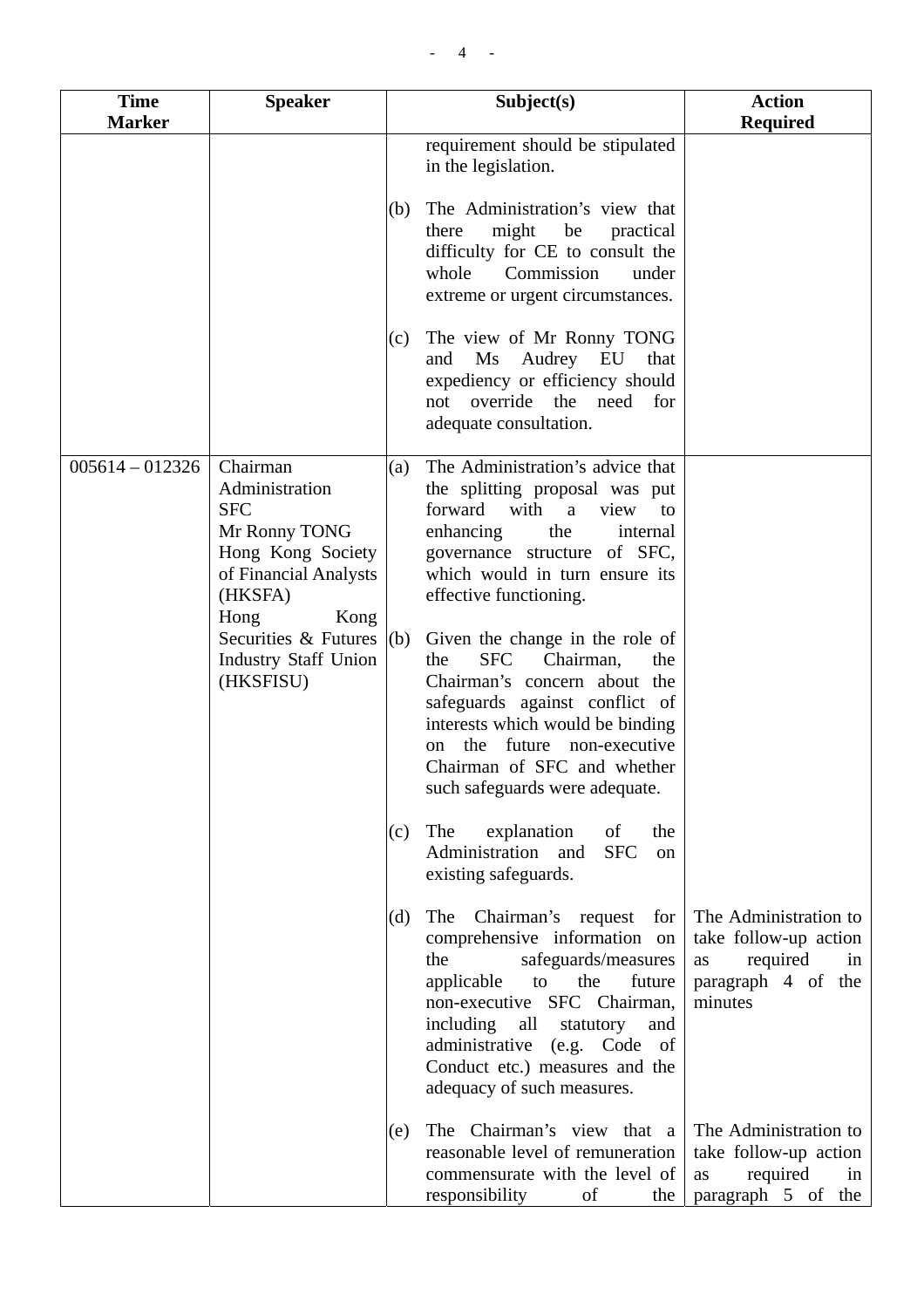| <b>Time</b>   | <b>Speaker</b> | Subject(s)                                                                                                                                                                                                                                                                                                                                                                                                                                                                                                                                                                                                                                                                                                                                                                                                                                                                                                                                                                                                         | <b>Action</b>   |
|---------------|----------------|--------------------------------------------------------------------------------------------------------------------------------------------------------------------------------------------------------------------------------------------------------------------------------------------------------------------------------------------------------------------------------------------------------------------------------------------------------------------------------------------------------------------------------------------------------------------------------------------------------------------------------------------------------------------------------------------------------------------------------------------------------------------------------------------------------------------------------------------------------------------------------------------------------------------------------------------------------------------------------------------------------------------|-----------------|
| <b>Marker</b> |                |                                                                                                                                                                                                                                                                                                                                                                                                                                                                                                                                                                                                                                                                                                                                                                                                                                                                                                                                                                                                                    | <b>Required</b> |
|               |                | non-executive Chairman of SFC<br>should be offered to the future<br>post-holder for the possible loss<br>in income arising from the need<br>give<br>up<br>certain<br>paid<br>to<br>directorships.<br>Mr Christopher CHENG's view<br>(f)                                                                                                                                                                                                                                                                                                                                                                                                                                                                                                                                                                                                                                                                                                                                                                            | minutes         |
|               |                | that a reasonable level of<br>remuneration<br>commensurate<br>with the amount of time spent by<br>the non-executive Chairman of<br>SFC for the job should be<br>provided.                                                                                                                                                                                                                                                                                                                                                                                                                                                                                                                                                                                                                                                                                                                                                                                                                                          |                 |
|               |                | Administration's<br>The<br>(g)<br>explanation<br>that<br>having<br>considered the remuneration of<br>non-executive chairmen of other<br>statutory bodies in Hong Kong<br>and the remuneration of NEDs of<br>SFC, it recommended to set the<br>remuneration of the<br>future<br>non-executive Chairman of SFC<br>at around \$700,000 per annum,<br>which was three times of that for<br>SFC.<br><b>NEDs</b><br>of<br>The<br>Administration did not think that<br>remuneration<br>key<br>was<br>a<br>consideration of the suitable<br>candidate in deciding whether to<br>accept the<br>appointment<br>of<br>of<br>SFC.<br>Chairman<br>The<br>Administration's advice that it<br>could consider adjusting<br>the<br>level<br>of<br>remuneration<br>in<br>consultation with the suitable<br>candidate<br>when<br>one<br>was<br>identified.<br>Mr Ronny TONG's concern<br>(h)<br>about safeguards against conflict<br>of interests between the role of<br>the future non-executive SFC<br>Chairman and his previous or |                 |
|               |                | future employment and/or his<br>connections with companies in<br>the private sector.                                                                                                                                                                                                                                                                                                                                                                                                                                                                                                                                                                                                                                                                                                                                                                                                                                                                                                                               |                 |